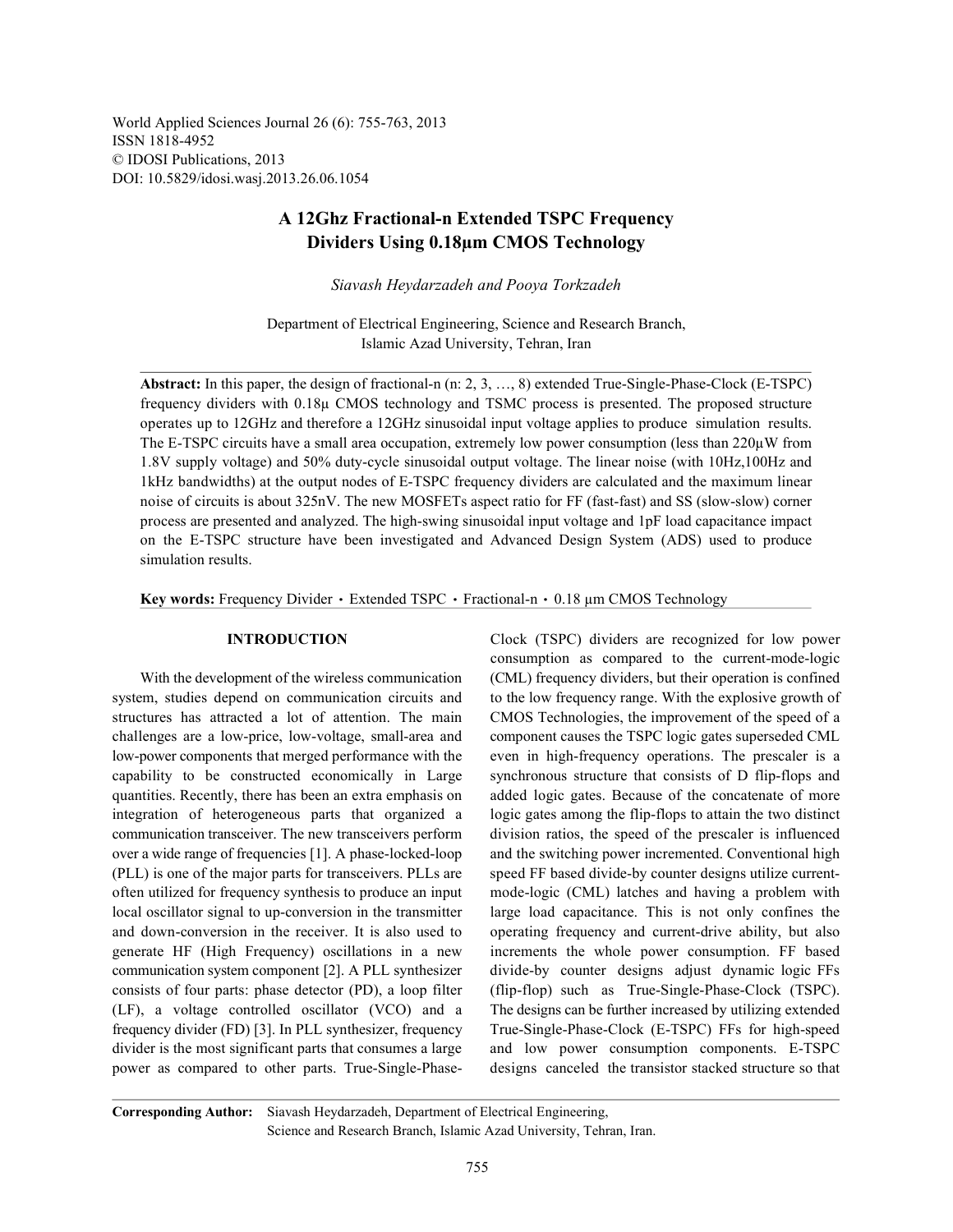

thus more suitable for high operating frequency power depends on the load capacitance as Eq. (2), applications with low voltage power supply [4]. In this described. In Eq. (2), *CL* is load capacitance, *fClk* is paper the high-speed, small area occupation and low operating frequency and *Vdd* is a 1.8V power supply. power consumption fractional-n (n: 2, 3,…, 8) E-TSPC frequency dividers with 0.18µm and TSMC process is presented. The proposed structure operates up to 12GHz and consumes less than  $220\mu$ W from 1.8V supply voltage. The linear noise (with 10Hz, 100Hz and 1kHz bandwidths) at the E-TSPC output nodes are calculated and the MOSFETs new aspect ratio for FF and SS corner process presented. High-swing sinusoidal input voltage and 1pF load capacitance impact on E-TSPC circuits are The period of time during which a straight path investigated. This structure is suitable for high-resolution, creates between the power supply and ground is known fast-speed, small area occupation, low-noise and low as short-circuit power. The short-circuit power depends power consumption frequency synthesizers in wireless on the MOSFETs aspect ratio and the duty-cycle of the communication. input voltage. The E-TSPC flip-flop utilizes smaller

divide-by-2 E-TSPC frequency divider. It consists of six circuit power creates every fourth of a duty-cycle clock transistors, three PMOS labeled as MP1, MP2 and when the Extended-TSPC flip-flops are working as a MP3 and three NMOS labeled as MN1, MN2 and MN3. divide-by-2 circuit [6]. It is also expressed that the short-The aspect ratio of MOSFETs in this type of DFF circuit power in Extended-TSPC structures is larger and (D flip-flop) are very significant. The PMOS drains depends on the MOSFETS aspect ratio. connected to NMOS drains. Input Clock (Clk) and the In E-TSPC frequency divider the power consumption output (Q) are shown in Fig. 1. The circuit operates in is affected by the variation in the DC level and the pre-charge and evaluation mode. amplitude of the clock signal obtained from the VCO

falling edge of the Clock, MN1 and MN2 operate in cutoff region. MP1 is still connected, so the output (Q) is charged up faster than the x node and MN1 remains in cutoff region. Therefore in pre-charge mode, the node x has a low value while y and Q have high values.

In the evaluation mode, MN1 and MN2 are connected on the rising edge of the clock, both MP2 and MN2 are connected and operated in triode region and the y node is discharged quickly, which turns MP2 on. For the suitable performance, the voltage on x node required to has a low value and the aspect ratio of MN2 necessary to be greater than MP2. Therefore, the aspect ratio of MP2 should be less than 3.3. Based on this, MN3 remains in cutoff region and the output (Q) keeps it's high value. Similarly, the aspect ratio of MN3 should be greater than MP3 and the aspect ratio of MP1 should be larger than MN1 [5].

Fig. 1: Divide-by-2 E-TSPC frequency divider E-TSPC frequency divider is needed only a single all the transistors are free from the body effect. They are capacitance is obtained from Eq. (1). E-TSPC switching clock to resolve clock skew problems. The E-TSPC load

$$
C_{L} = CdbMN3 + CgdMN3 + CdbMP3 + CgdMP3 + CgMP1
$$
\n(1)

$$
P_{sw} = fClk.CLVdd^2
$$
 (2)

**Analysis of Extended-TSPC (E-TSPC):** Fig. 1 displays the compared to the TSPC frequency divider. The shortswitching power, but higher short-circuit power as

In the pre-charge mode, before arriving at the falling which, is sinusoidal and its DC level and amplitude can be edge of the Clock, Clock is high and Q has a low value. included in the design of the VCO in a phase locked loop The x node is discharged to low and when the aspect ratio (PLL). In E-TSPC circuit, the DC level should be high for of MP1 is greater than MN1, y has a high value. At the negative edged clock circuits to obtain low power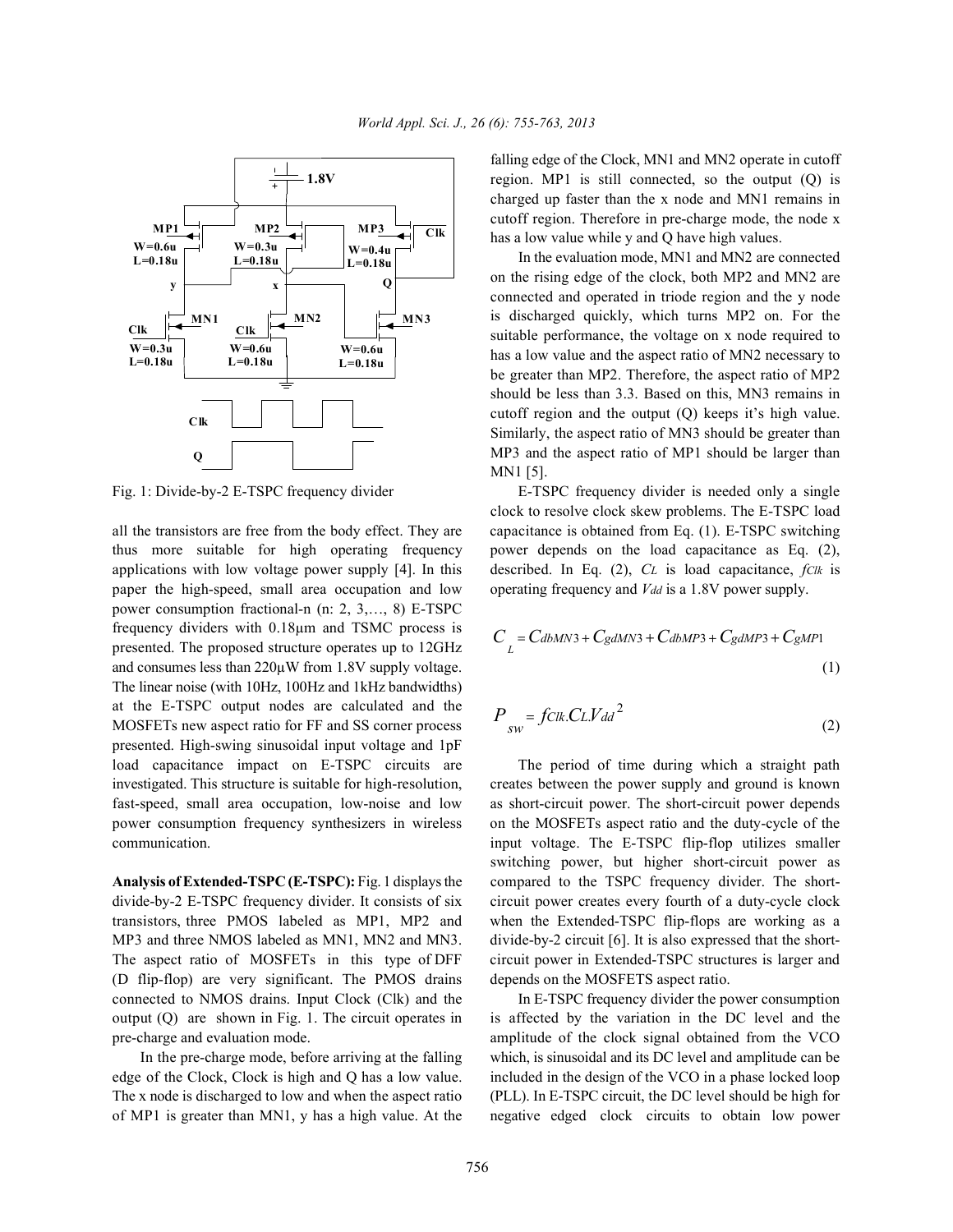| Divide-By-2<br>0.3 | Divide-By-3<br>0.4                                                                                 | Divide-By-4<br>0.4                                                                                           | Divide-By-5                                                                              | Divide-By-6                                                                                                    | Divide-By-7                                                      | Divide-By-8                                                                                                             |
|--------------------|----------------------------------------------------------------------------------------------------|--------------------------------------------------------------------------------------------------------------|------------------------------------------------------------------------------------------|----------------------------------------------------------------------------------------------------------------|------------------------------------------------------------------|-------------------------------------------------------------------------------------------------------------------------|
|                    |                                                                                                    |                                                                                                              |                                                                                          |                                                                                                                |                                                                  |                                                                                                                         |
|                    | 0.18                                                                                               | 0.18                                                                                                         | 0.225<br>0.18                                                                            | 0.22<br>0.18                                                                                                   | 0.3<br>0.18                                                      | 0.3<br>0.18                                                                                                             |
| 0.18               |                                                                                                    |                                                                                                              |                                                                                          |                                                                                                                |                                                                  |                                                                                                                         |
|                    |                                                                                                    | 0.65                                                                                                         |                                                                                          | 0.77                                                                                                           |                                                                  | $\frac{0.9}{0.18}$                                                                                                      |
|                    |                                                                                                    | 0.18                                                                                                         |                                                                                          | 0.18                                                                                                           |                                                                  |                                                                                                                         |
|                    |                                                                                                    |                                                                                                              |                                                                                          |                                                                                                                |                                                                  |                                                                                                                         |
|                    |                                                                                                    |                                                                                                              |                                                                                          |                                                                                                                |                                                                  | $\frac{1.2}{0.18}$                                                                                                      |
|                    |                                                                                                    |                                                                                                              |                                                                                          |                                                                                                                |                                                                  |                                                                                                                         |
|                    |                                                                                                    |                                                                                                              |                                                                                          |                                                                                                                |                                                                  | $\frac{1.2}{0.18}$                                                                                                      |
|                    |                                                                                                    |                                                                                                              |                                                                                          |                                                                                                                |                                                                  |                                                                                                                         |
|                    |                                                                                                    |                                                                                                              |                                                                                          |                                                                                                                |                                                                  | $\frac{1}{\sqrt{2}}$                                                                                                    |
|                    |                                                                                                    |                                                                                                              |                                                                                          | 0.18                                                                                                           |                                                                  | 0.18                                                                                                                    |
|                    |                                                                                                    |                                                                                                              |                                                                                          |                                                                                                                |                                                                  |                                                                                                                         |
|                    |                                                                                                    |                                                                                                              |                                                                                          | 0.18                                                                                                           |                                                                  | $\frac{0.8}{0.18}$                                                                                                      |
|                    |                                                                                                    |                                                                                                              |                                                                                          |                                                                                                                |                                                                  | 450                                                                                                                     |
|                    |                                                                                                    |                                                                                                              |                                                                                          |                                                                                                                |                                                                  | $1 - 500$                                                                                                               |
|                    | 0.6<br>0.18<br>0.6<br>0.18<br>0.6<br>0.18<br>0.3<br>0.18<br>$\frac{0.4}{0.18}$<br>730<br>$1 - 500$ | 0.65<br>0.18<br>0.65<br>0.18<br>0.65<br>0.18<br>$\frac{0.4}{0.18}$<br>$\frac{0.5}{0.18}$<br>560<br>$1 - 500$ | 0.65<br>0.18<br>0.65<br>0.18<br>$\frac{0.4}{0.18}$<br>$\frac{0.5}{0.18}$<br>510<br>1-500 | 0.77<br>0.18<br>$\frac{0.77}{0.18}$<br>0.77<br>0.18<br>$\frac{0.77}{0.18}$<br>0.67<br>0.18<br>480<br>$1 - 500$ | 0.77<br>0.18<br>0.77<br>0.18<br>0.77<br>0.67<br>450<br>$1 - 500$ | 0.8<br>0.18<br>$\frac{0.9}{0.18}$<br>$\frac{0.9}{0.18}$<br>$\frac{0.8}{0.18}$<br>$\frac{0.7}{0.18}$<br>450<br>$1 - 500$ |

P\_C (µW) 212 180 162 184 180 183 186

Divide-By-2 Divide-By-3 Divide-By-4 Divide-By-5 Divide-By-6 Divide-By-7 Divide-By-8

*World Appl. Sci. J., 26 (6): 755-763, 2013*



varied with respect to the DC level and amplitude of the DC level as compared to the FF corner process.

8) E-TSPC frequency dividers structure with improved input voltage must be in the range from 1mV to 500mV. speed, low power and less area occupation are proposed. Fig. 4 shows the structure of E-TSPC circuits with high The circuits consist of two D type flip-flops, six MOSFET sinusoidal input and output swing. In these circuits the

and 12GHz sinusoidal input voltage as Fig. 2 Shown. Transistors dimensions and the amplitude and DC level of sinusoidal input voltage are displayed in Table 1. E-TSPC output and input signals have a duty-cycle of 50%. The peak to peak amplitude of the input signal can be varied from 1mV to 500mV. Fractional-n E-TSPC simulation results displayed in Fig. 3 (Note that for simplicity the DC level of sinusoidal input voltage, as mention in Table 1, is not shown).

The power consumption of E-TSPC frequency dividers are presented in Table 2. The maximum power consumption of proposed E-TSPC is 212µW from 1.8V supply voltage and it belongs to divide-by-2 circuit.

Fig. 2: Fractional-n (n: 2, 3, …, 8) E-TSPC frequency (Fast-Fast) and SS (Slow-Slow) corner process. The SS divider structure corner process has a smaller transistor's size than the FF consumption and power consumption is significantly corner process needs sinusoidal input voltage with higher clock signal. E-TSPC circuits also need larger amplitude Transistor's size in fractional-n E-TSPC frequency for the clock signal compared to that of TSPC circuits [7]. dividers with SS and FF corner process increment by **Proposed Fractional-n E-TSPC:** A fractional-n (n: 2, 3,…, voltage with 50% duty-cycle, the amplitude of sinusoidal Transistors have an uncertainly in parameters such as *Leff*, *Vt* and *tax*. Process corners describe the worst case variations. If a design works in all it will probably work for any variation. Table 3 displays fractional-n E-TSPC frequency dividers transistor's dimensions with FF corner process as Table 3 mentioned. However, the SS increasing n (n: 2, 3, …, 8). To achieve sinusoidal output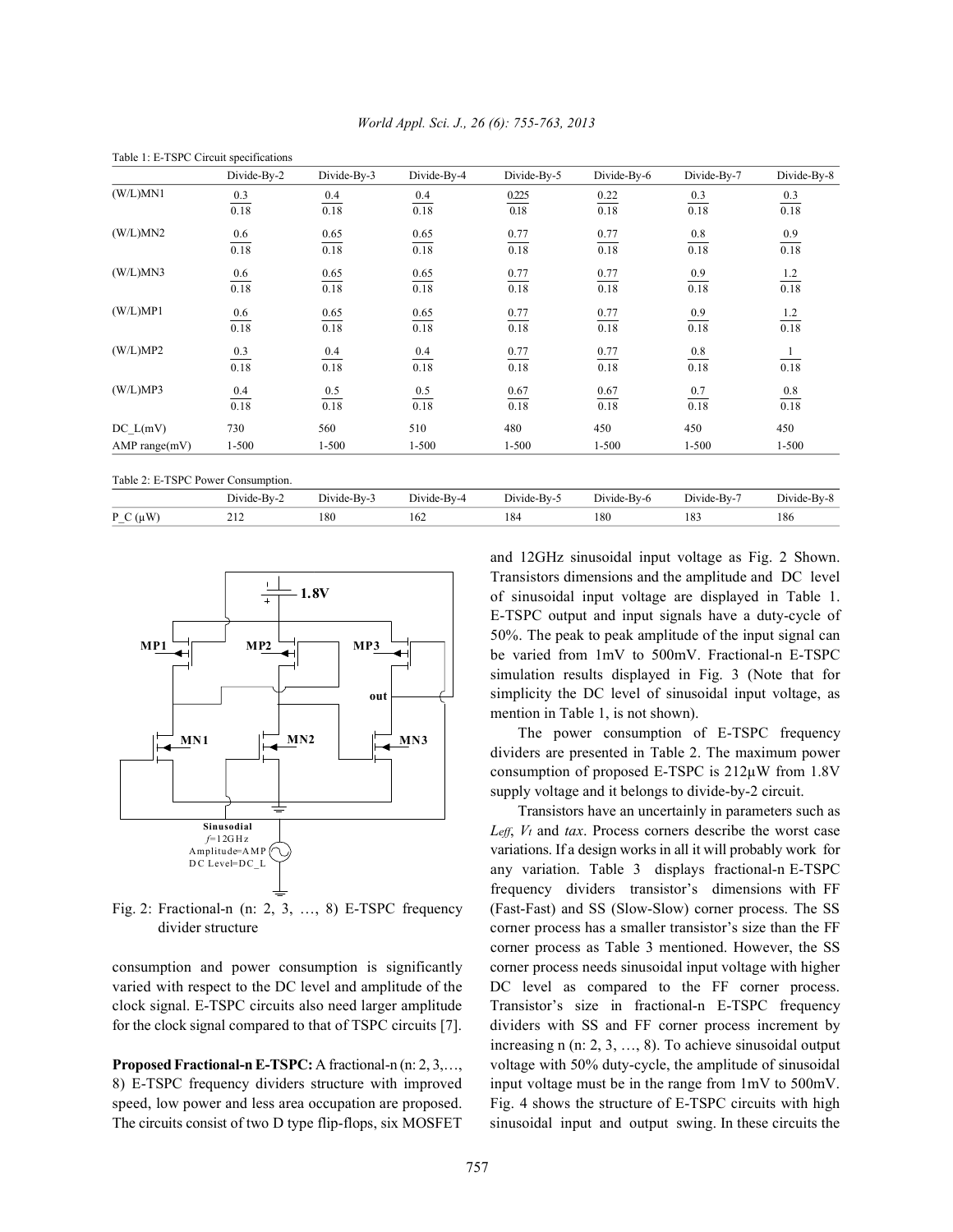

Fig. 3: Fractional-n E-TSPC frequency dividers input and output signals

Table 3: E-TSPC Transistors Dimensions with FF and SS Corner Process

|                           | Divide-By-2       |              | Divide-By-3       |              |                   | Divide-By-4              |                      | Divide-By-5        |                           | Divide-By-6      |                                | Divide-By-7             |                      | Divide-By-8             |  |
|---------------------------|-------------------|--------------|-------------------|--------------|-------------------|--------------------------|----------------------|--------------------|---------------------------|------------------|--------------------------------|-------------------------|----------------------|-------------------------|--|
|                           | FF                | <b>SS</b>    | FF                | <b>SS</b>    | FF                | <b>SS</b>                | FF                   | <b>SS</b>          | FF                        | <b>SS</b>        | FF                             | <b>SS</b>               | FF                   | SS                      |  |
| (W/L)MN1                  | $0.3$ ,<br>0.18   | 0.22<br>0.18 | $0.4$ ,<br>0.18   | 0.22<br>0.18 | $0.3$ ,<br>0.18   | 0.3<br>0.18              | $0.3$ ,<br>0.18      | 0.3<br>0.18        | $0.5$ ,<br>0.18           | 0.4<br>0.18      | $0.6$ ,<br>0.18                | 0.4<br>0.18             | $0.5$ ,<br>0.18      | 0.5<br>0.18             |  |
| (W/L)MN2                  | $0.6$ ,<br>0.18   | 0.3<br>0.18  | $0.6$ ,<br>0.18   | 0.3<br>0.18  | $0.4$ ,<br>0.18   | 0.3<br>0.18              | $1.1$ ,<br>0.18      | 0.4<br>0.18        | $1.1$ ,<br>0.18           | 0.5<br>0.18      | $1.2$ ,<br>0.18                | 0.5<br>0.18             | $1.2$ ,<br>0.18      | 0.6<br>0.18             |  |
| (W/L)MN3                  | $0.6$ ,<br>0.18   | 0.3<br>0.18  | $0.65$ ,<br>0.18  | 0.4<br>0.18  | $0.8$ ,<br>0.18   | 0.6<br>$\overline{0.18}$ | $1.2$ ,<br>0.18      | $\frac{0.8}{0.18}$ | $\frac{1.5}{0.18}$ ,      | $\frac{1}{0.18}$ | $\frac{0.2}{0.18}$ ,           | $\frac{1.3}{0.18}$      | $\frac{2.3}{0.18}$ , | $\frac{1.7}{0.18}$      |  |
| (W/L)MP1                  | $0.6$ ,<br>0.18   | 0.3<br>0.18  | $0.65$ ,<br>0.18  | 0.4<br>0.18  | $0.85$ ,<br>0.18  | 0.6<br>0.18              | $1.2$ ,<br>0.18      | 0.8<br>0.18        | $\frac{1.5}{1}$ ,<br>0.18 | $\frac{1}{0.18}$ | $\frac{2}{\sqrt{2}}$ ,<br>0.18 | $\frac{1.3}{1}$<br>0.18 | $2.3$ ,<br>0.18      | $\frac{1.7}{1}$<br>0.18 |  |
| (W/L)MP2                  | $0.3$ ,<br>0.18   | 0.22<br>0.18 | $0.6$ ,<br>0.18   | 0.3<br>0.18  | $0.8\;$ ,<br>0.18 | $\frac{0.5}{0.18}$       | $\frac{1.2}{0.18}$ , | $\frac{0.8}{0.18}$ | $\frac{1.5}{0.18}$ ,      | $\frac{1}{0.18}$ | $\frac{2}{0.18}$ ,             | $\frac{1.3}{0.18}$      | $2.3$ ,<br>0.18      | 1.6<br>0.18             |  |
| (W/L)MP3                  | $0.4$ ,<br>0.18   | 0.22<br>0.18 | $0.55$ ,<br>0.18  | 0.3<br>0.18  | $0.4$ ,<br>0.18   | 0.3<br>0.18              | $0.4$ ,<br>0.18      | 0.3<br>0.18        | $0.5$ ,<br>0.18           | 0.4<br>0.18      | $0.6$ ,<br>0.18                | 0.5<br>0.18             | $0.6$ ,<br>0.18      | 0.6<br>0.18             |  |
| DC L(mV)<br>AMP range(mV) | 500,<br>$1 - 500$ | 900          | 430,<br>$1 - 500$ | 750          | 400,<br>$1 - 500$ | 700                      | 400,<br>$1 - 500$    | 680                | 400,<br>$1 - 500$         | 630              | 400,<br>$1 - 500$              | 620                     | 400,<br>$1 - 500$    | 600                     |  |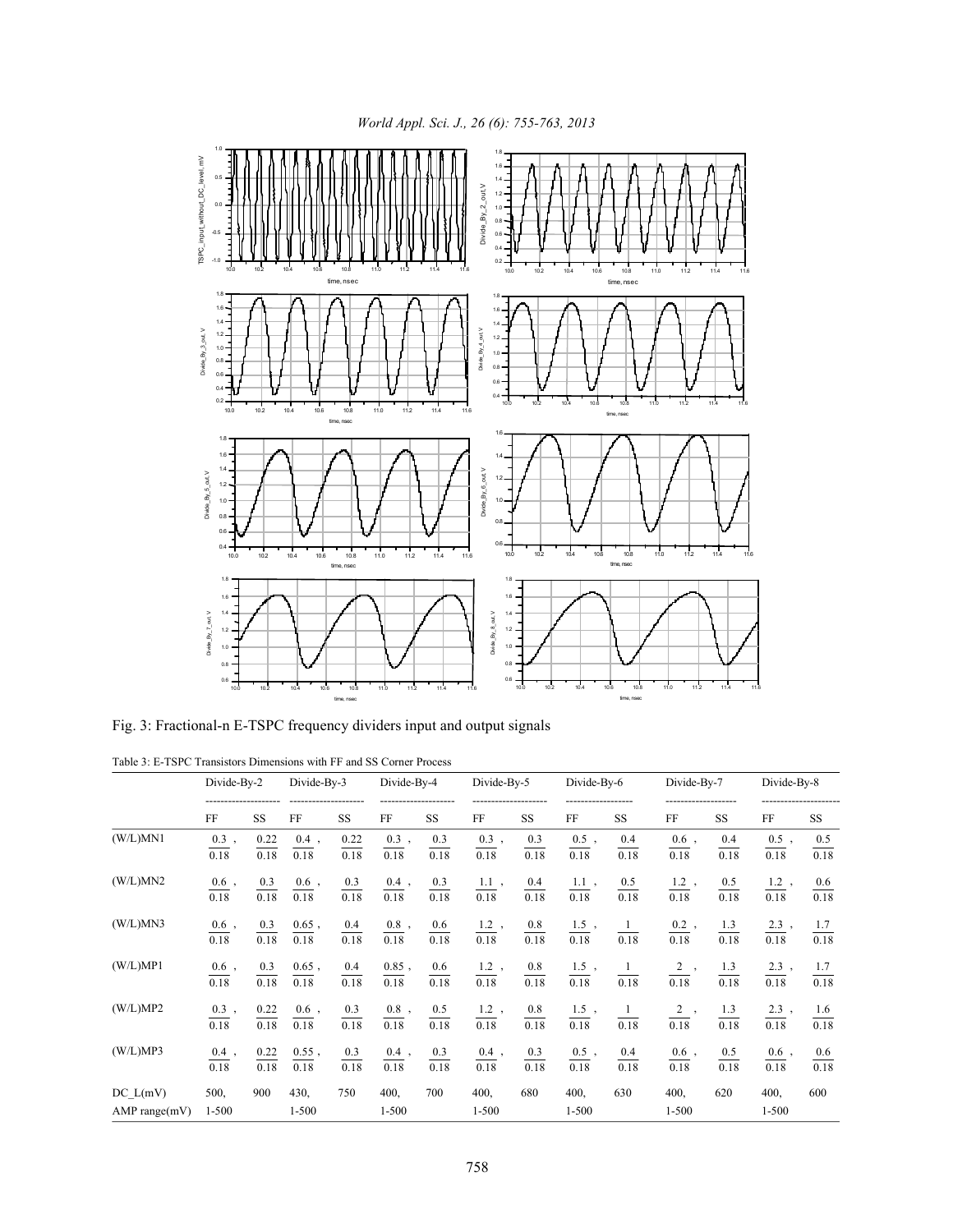*World Appl. Sci. J., 26 (6): 755-763, 2013*



Fig. 4: E-TSPC structure with high sinusoidal input and output swing



Fig. 5: Fractional-n (n: 2, 3,…, 8) E-TSPC linear noise at output node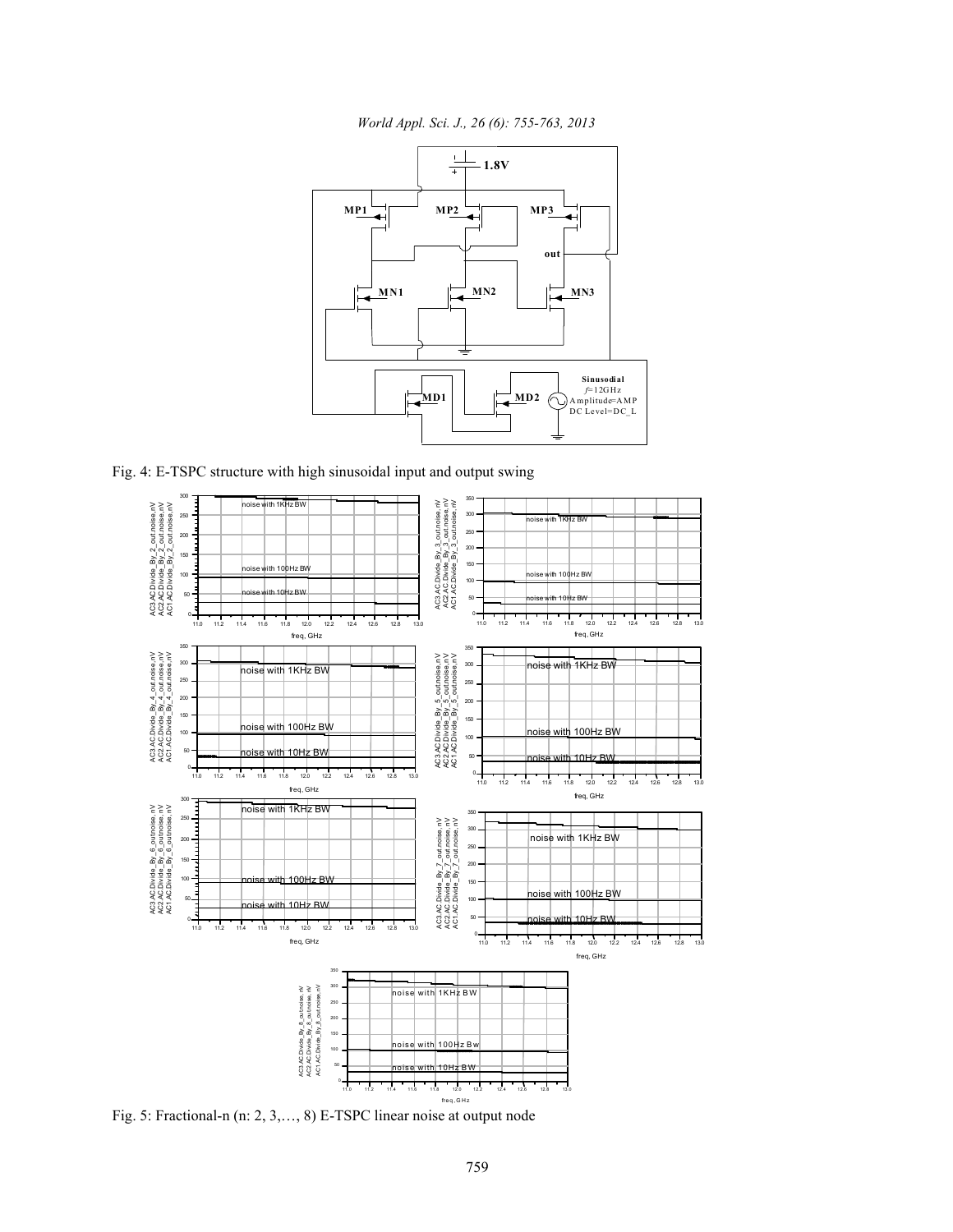amplitude of 12GHz sinusoidal input voltage can be in the  $\bullet$  Temperature and bias-dependent noise from range from 1mV to 2V and the circuits provide sinusoidal nonlinear devices. output voltages proportional to input amplitude swing.  $\bullet$  Noise from linear active devices specified by 2-port MD1 and MD2 gates are connected to Vdd and worked in data files that include noise parameters. triode region. These transistors decrease the input • Noise from noise source elements. sinusoidal amplitude before the signal applies to E-TSPC frequency divider circuit. In triode region MD1 and MD2 The Linear noise with 10Hz and 100Hz bandwidths operate as variable resistance as Eq. (3) and (4) described. have an equal values for all fractional-n (n: 2, 3, …, 8) E-The amplitude divides between RMD1 and RMD2 TSPC frequency dividers. Whereas fractional-n (n: 5, 7 proportional of the parameter's value and then applies to and 8) E-TSPC frequency dividers have a greater linear E-TSPC frequency divider circuits. noise with 1kHz bandwidth value than the others.

Fig. 5 shows the amplitude of linear noise with 10Hz, 100Hz and 1kHz bandwidths in considering frequency at **E-TSPS with High-Swing Sinusoidal Input and 1pF Load**

$$
R_{MD1} \approx \frac{1}{\mu_n \cdot \text{Cox} \cdot \left(\frac{W}{1}\right)_{MD1} \cdot (Vdd - VsMD1 - Vt)} \tag{3}
$$

$$
R_{MD2} \approx \frac{1}{\mu_n C_{ox} \left(\frac{w}{1}\right)_{MD2} \cdot (Vdd - V_{SMD2} - V_t)} \tag{4}
$$

- 
- 
- 

the output nodes of E-TSPC frequency dividers. **Capacitance:** At high frequency, the next-stage output speed and swing. According to MOSFET's their exact calculation is quite complex. However, the load capacitance are considered. To achieve a high output increased to provide the necessary current for load Linear noise in the ADS consists of four parts (as For fractional-n (n: 6, 7, 8) E-TSPC, the output buffer ADS help mention): should be used to provide high-swing sinusoidal Temperature-dependent thermal noise from lossy transistor's dimensions with 1pF load capacitance are passive elements, including those specified by data presented in Table 4. Fig. 7 displays proposed E-TSPC files. simulation results (Note that for simplicity the DC level MOSFETs parasitic capacitors influenced on E-TSPC structure these parasitic capacitors are distributed and values of MOSFET parasitic capacitors can be obtained by using simple approximation [8]. High-swing sinusoidal input fractional-n E-TSPC frequency dividers with 1pF swing, E-TSPC MOSFET's aspect ratio should be capacitor. Fig. 6 displays the structure of E-TSPC frequency divider circuits with 1pF load capacitance. output as Fig. 6 shown. Fractional-n E-TSPC



Fig. 6: The structure of high-swing sinusoidal input E-TSPC with 1pF load capacitance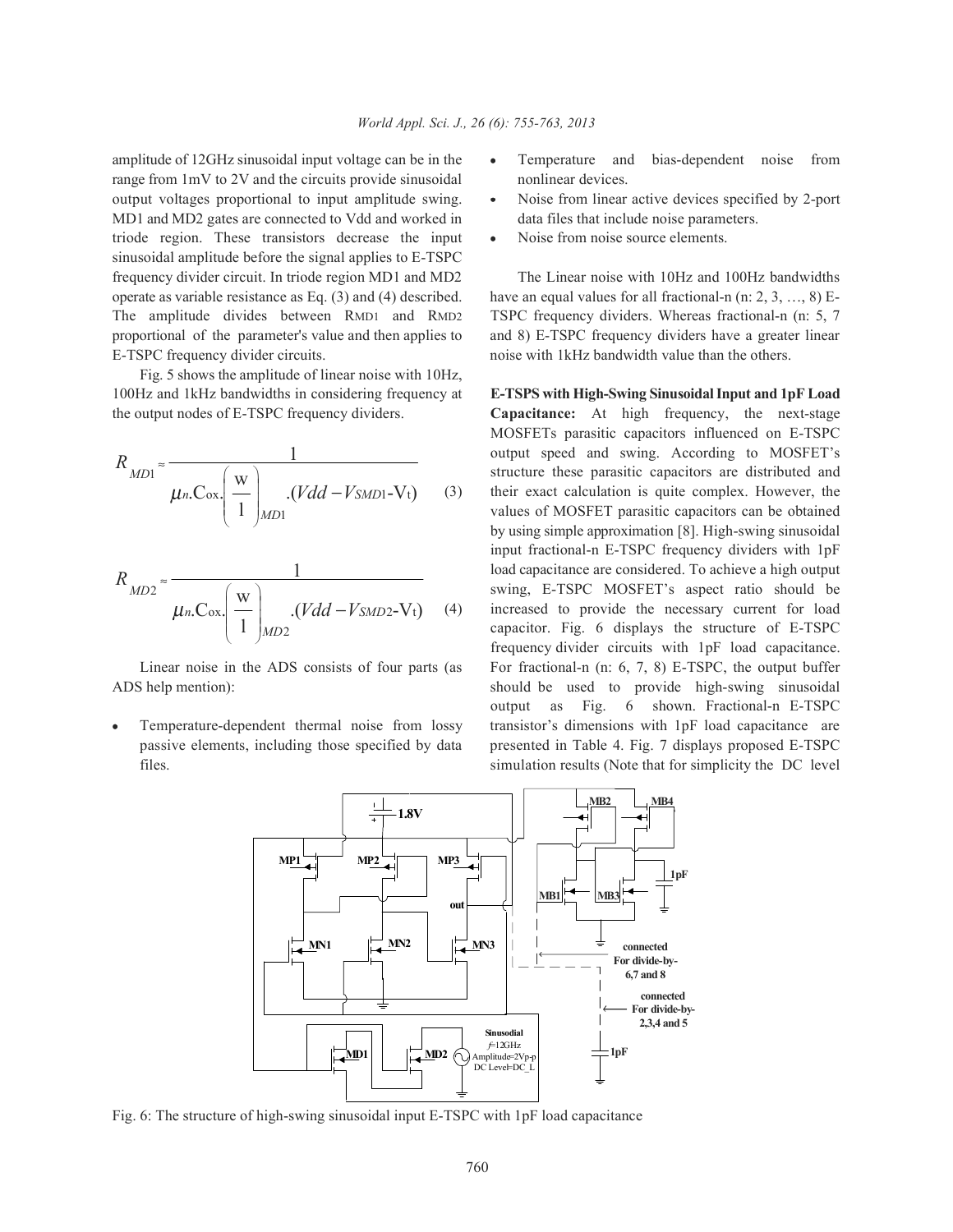

Fig. 7: Fractional-n (n: 2, 3, …, 8) E-TSPC frequency dividers with 1pF load capacitance input and output signals

Table 4: High-Swing Sinusoidal Input E-TSPC Transistors Dimensions with 1pF Load Capacitance.

|               | Divide-By-2 | Divide-By-3    | Divide-By-4              | Divide-By-5              | Divide-By-6    | Divide-By-7       | Divide-By-8        |
|---------------|-------------|----------------|--------------------------|--------------------------|----------------|-------------------|--------------------|
| (W/L)MN1      | 480         | 480            | 460                      | 380                      | 400            | 400               | 400                |
|               | 0.18        | 0.18           | 0.18                     | 0.18                     | 0.18           | 0.18              | 0.18               |
| (W/L)MN2      | 500         | 500            | 500                      | 500                      | 500            | 500               | 500                |
|               | 0.18        | 0.18           | 0.18                     | 0.18                     | 0.18           | 0.18              | 0.18               |
| (W/L)MN3      | 500         | 500            | 500                      | $\frac{500}{2}$          | 500            | 600               | $\frac{600}{0.18}$ |
|               | 0.18        | 0.18           | 0.18                     | $\frac{1}{0.18}$         | 0.18           | 0.18              |                    |
| (W/L)MP1      | 490         | 490            | 500                      | 600                      | 600            | 600               | 600                |
|               | 0.18        | 0.18           | 0.18                     | 0.18                     | 0.18           | 0.18              | 0.18               |
| (W/L)MP2      | 480         | 480            | 480                      | 480                      | 480            | 500               | 500                |
|               | 0.18        | 0.18           | 0.18                     | 0.18                     | 0.18           | 0.18              | 0.18               |
| (W/L)MP3      | 490         | 490            | 490                      | 490                      | 490            | 500               | 500                |
|               | $0.18\,$    | 0.18           | 0.18                     | 0.18                     | 0.18           | 0.18              | 0.18               |
| (W/L)MB1      |             |                |                          |                          | 10             | 10                | $\frac{7.5}{2}$    |
|               |             |                |                          |                          | 0.18           | 0.18              | $0.18\,$           |
| (W/L)MB2      |             |                |                          |                          | 40             | 40                | $40\,$             |
|               |             |                |                          |                          | 0.18           | $\overline{0.18}$ | $\overline{0.18}$  |
| (W/L)MB3      |             | $\overline{a}$ | $\overline{\phantom{a}}$ | $\overline{\phantom{a}}$ | 25             | $\overline{25}$   | $\frac{25}{0.18}$  |
|               |             |                |                          |                          | 0.18           | 0.18              |                    |
| (W/L)MB4      |             |                |                          | $\overline{\phantom{0}}$ | $\frac{25}{2}$ | $\frac{30}{5}$    | $\frac{25}{0.18}$  |
|               |             |                |                          |                          | 0.18           | 0.18              |                    |
| DC L(mV)      | 700         | 820            | 750                      | 750                      | 690            | 670               | 650                |
| AMP range(mV) | $1 - 2000$  | 1-2000         | 1-2000                   | 1-2000                   | 1-2000         | 1-2000            | 1-2000             |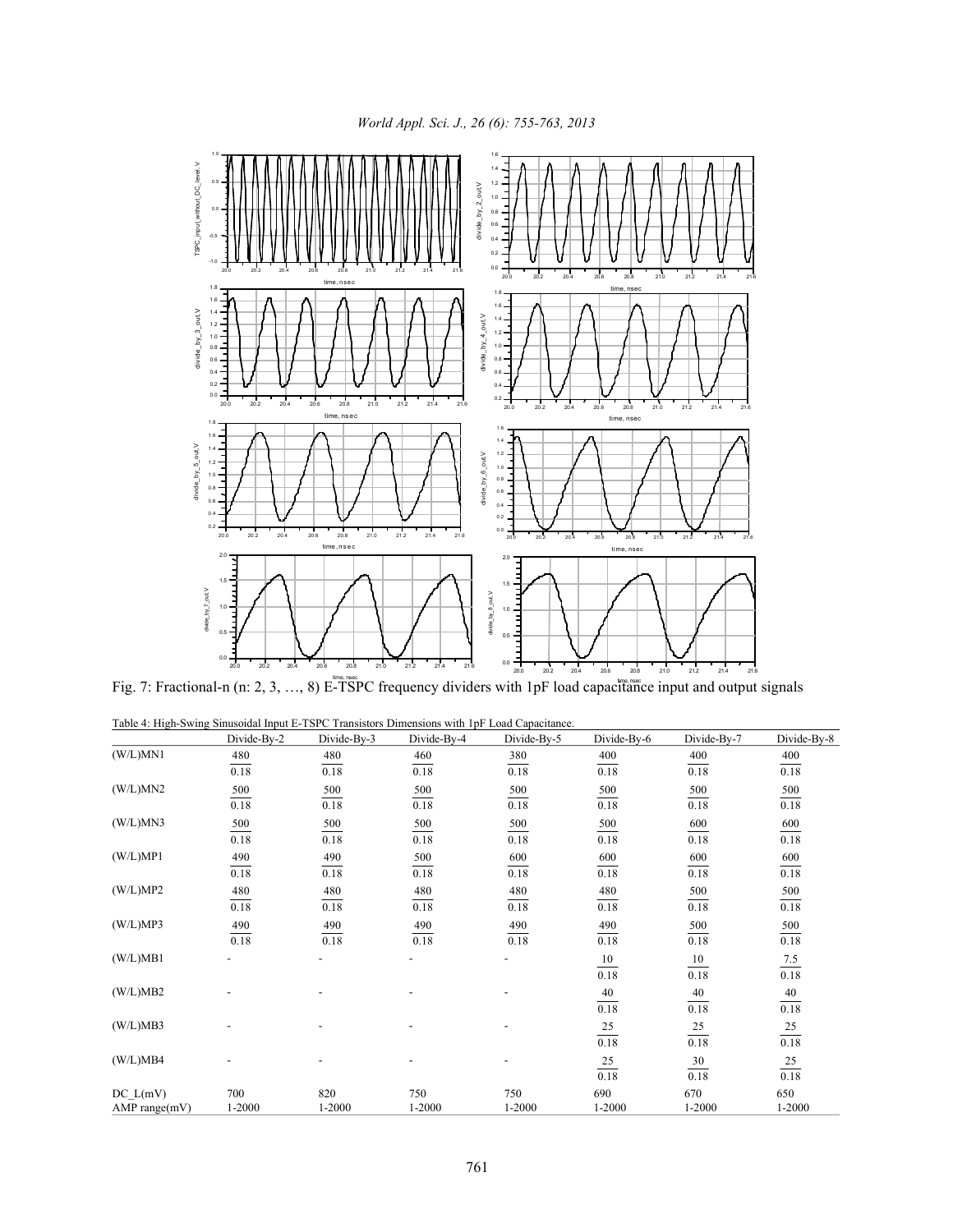Table 5: Power Consumption of High-swing Sinusodial Input E-TSPC Frequency Dividers with 1pF Load Capacitance.

|                                       | --<br>Jivide<br>Bv-              | BV-<br>Divide | <b>Service</b> State<br>. Jivide<br>$\mathbf{B} \mathbf{V}$<br>the contract of the contract of the | <b>Service</b> State<br>⊱Bv-:<br>Divide<br>. | <b><i><u>Property</u></i></b><br>$\mathbf{u}$<br>ide<br>n-Bv-u | ъHv-<br>AA<br>יונ.<br>тае | $\sim$ $\cdot$<br>Divi<br>Bv-8<br>ide |
|---------------------------------------|----------------------------------|---------------|----------------------------------------------------------------------------------------------------|----------------------------------------------|----------------------------------------------------------------|---------------------------|---------------------------------------|
| D<br>'m W<br>$\overline{\phantom{a}}$ | 270<br>$\sim$ $\cdots$<br>$\sim$ | 266           | 230<br>__                                                                                          | --                                           | 202<br>____                                                    | 196                       | 107<br>10<br>__                       |

of sinusoidal input voltage, as mention in Table 4, is not 3. Mujiono, T., 2003. Design of high frequency CMOS shown). The power consumption of the E-TSPC circuits fractional-n frequency divider, Journal of Electrical are increased By incremented in an aspect ratio of and Electronics Engineering, 1(1): 12-16. MOSFETs (to provide the necessary current for load 4. Suganthi, J., N. Kumaresan and K. Anbarasi, 2012. capacitance and achieving a high sinusoidal output Design of power efficient divide by 2/3 counter using swing). The fractional-n E-TSPC circuits with 1pF load E-TSPC based flip flops, International Journal of capacitance consume about 225mW power from a 1.8V Innovative Technology and Exploring Engineering, supply voltage.  $1(2): 158-161$ .

TSPC circuits with 1pF load capacitance. The E-TSPC phase noise DLL clock generator with a programmable divide-by-2 has the maximum value of the power dynamic frequency divider, Canadian Conference on consumption and the divide-by-8 has the least power Electrical and Computer Engineering (CCECE), dissipation. Ottawa, Canada, pp: 701-704.

Clock (E-TSPC) frequency dividers with  $0.18 \mu m$  CMOS  $54(11)$ : 3828-3835. technology and TSMC process have been successfully 7. Krishna, M.V., M.A. Do, K.S. Yeo, C.C. Boon and designed and simulated. Proposed structure operates up W.M. Lim, 2010. Design and analysis of ultra low to 12GHz and therefore a 12GHz sinusoidal input voltage power true single phase clock CMOS 2/3 applies to produce simulation results. Considered E-TSPC Prescaler, IEEE Transactions on Circuits and Systems, frequency dividers have a 50% duty-cycle sinusoidal 57(1): 72-82. output voltage and consumes less than 220µW power 8. Caka, N., M. Zabeli, M. Limani and Q. Kabashi, 2007. from a 1.8V supply voltage. The fractional-n E-TSPC Impact of MOSFET parameters on its parasitic linear noise with 10Hz, 100Hz and 1kHz bandwidths are presented and the circuits linear noise had the maximum Academy and Society (WSEAS) International value about a 325nV. The high-swing sinusoidal input Conference on Electronics, Hardware, Wireless and structure have been investigated. Simulation results show pp: 55-59. improvement in speed, area occupation, resolution and 9. Joshi, H. and S.M. Ranjan, 2012. A 1.8 GHz - 2.4 GHz power consumption as compared to conventional E-TSPC. fully programmable frequency divider and a dual-This structure can use in Fast-speed, low-noise, low modulus prescaler for high speed frequency operation power and small area occupation frequency synthesizer. in PLL system using 250 nm CMOS technology,

- Science and Technology, 3(11): 7891-7898. pp: I-410-I-413.
- 6: 73-79. 20(2): 376-380.
- 
- 
- Table 5 describes the power consumption of the E- 5. Du, Q., J. Zhuang and T. Kwasniewski, 2006. A low
- **CONCLUSION** 2006. Design and optimization of the extended true-Fractional-n (n: 2, 3, ..., 8) extended True-Single-Phase-<br>
Transactions on Microwave Theory and Techniques, 6. Yu, X.P., M.A. Do, W.M. Lim, K.S. Yeo and J.G. Ma, single-phase-clock based prescaler, IEEE
	-
- voltage and 1pF load capacitance impact on the E-TSPC Optical Communications, Corfu Island, Greece, capacitances," 6<sup>th</sup> World Scientific and Engineering
	- **REFERENCES** Applications, 2(4): 1510-1517. International Journal of Engineering Research and
- 1. Meer, M.I.Y., A.K. Gupta and R.P. Paily, 2011. **Forward body bias effects on TSPC RF frequency** Fractional-n frequency synthesizer design for RF dividers in 0.18µm CMOS, International Systemapplications, International Journal of Engineering on-Chip Design (SOC) Conference, California, USA, 10. Kim, S. and H. Shin, 2008. Investigation of
- 2. Arifin, M.A.B.T., M. Mamun, M.A.S. Bhuiyan and 11. Manthena, V.K., M.A. Do, Ch. Ch. Boon and H. Husain, 2012. Design of a low power and wide K.S. Yeo, 2011. A low-power single-phase clock band true single-phase clock frequency divider, multiband flexible divider, IEEE Transactions on Australian Journal of Basic and Applied Sciences, Very Large Scale Integration (VLSI) Systems,